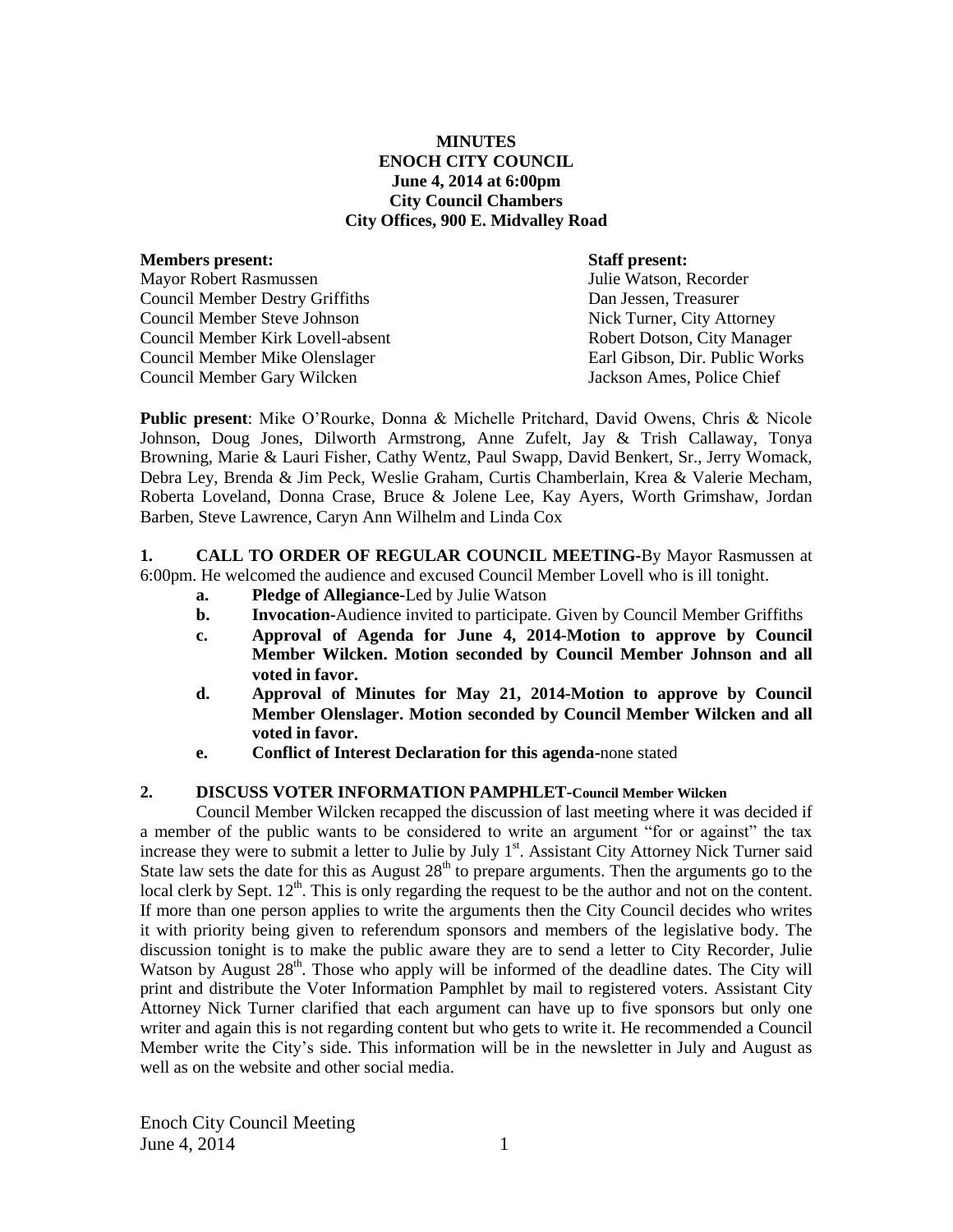### **3. DISCUSS WATER/SEWER SITUATION IN PARKVIEW SUBDIVISION**

City Manager Dotson said he has written an eight page synopsis of what happened with this subdivision. To recap tonight he said we have had an inquiry about the one existing home in Parkview. He wants the Council to be aware of the issues which include the fissure that has developed within 30 feet of this home. Also the one home built has no water or sewer service and we as a City need to be consistent on our stand in regard to what the City can do or should do regarding this subdivision. He updated the Council with the pertinent facts. The bottom line is due to the geological hazard that has developed we could have liability as a City if we allow anyone to live there. In the future, some developer may be able to mitigate issues with the fissure and complete the outfall line and sewer lift station and get the waterlines in working condition but for now that is not possible. He gave more of the history from 2006 to the current time adding there was a very recent tax sale that Dan got wind of. He was able to attend where he offered a disclaimer regarding water/sewer service being unavailable and that the subdivision is currently unbuildable. We believe that headed off many lot sales that could have caused the City big problems with uninformed owners clamoring to build.

The one home that was built was done so with the condition of signing a waiver mandated by the City Council saying no Certificate of Occupancy would be issued until the outfall line and lift station was operational. That never took place due to the bankruptcy and foreclosure of the developer. The home has since been vandalized and fallen into serious disrepair. Also the fissure has badly cracked the paved road adjacent to the home. Other lots were sold when the subdivision was originally offered and other owners could continue to try to receive permission to build so as a City we need to reaffirm our policy considering possible liability due to the growing fissure.

Assistant City Attorney Nick Turner concurred the City needs to be consistent on their position. So far that has been denial of Certificate of Occupancy. There could be liability if we change the precedent. It was noted that after Dan gave the disclaimer at the tax sale the lots were "struck" to the County, meaning they own them, because there were no bids. Tonight we are asking for City Council agreement on the policy. It is the Council who would have to give permission for any occupancy in the subdivision. It was noted that in past discussions we talked about "de-annexing" which is called "disconnection" but the challenge in State law says the land owner has to petition to disconnect, not the City.

There was more discussion of possible solutions but those "fixes" such as septic tanks or drilling a well bring up more concerns and problems if they are even possible. The risk comes to us, City Manager Dotson said, because we said "no" to the former owner who kept up mortgage payments for years. Assistant City Attorney Nick Turner said there is too much liability for the City to allow occupancy in light of developments with the fissure. There was more discussion of the many "unknowns".

Council Member Griffiths said with this information alone he would stick with saying no. Council Member Johnson said just looking at the road damage is scary and we need to protect the City's water. Council Member Wilcken said there are just too many unknowns. Mayor Rasmussen asked what they need to do tonight adding the study says we should not be allowing any surface water to go into the fissure which could contaminate our ground water. Of course septic leech fields would do that. Council Member Olenslager said we need to set a standard of what needs to happen. City Manager Dotson said hindsight is 20/20. Any new owner of the subdivision would have to bring a new plan for mitigation and it would have to be at no expense to the City. We have the standards already in our ordinances and we have denied subdivisions in the past due to geological issues. Now we know of the hazard because it is plainly visible. It was noted the natural gas and electricity have been disconnected in the subdivision as well. Mayor Rasmussen recapped saying he is hearing agreement that the City should stand pat with our policy of denying occupancy. No other action was taken.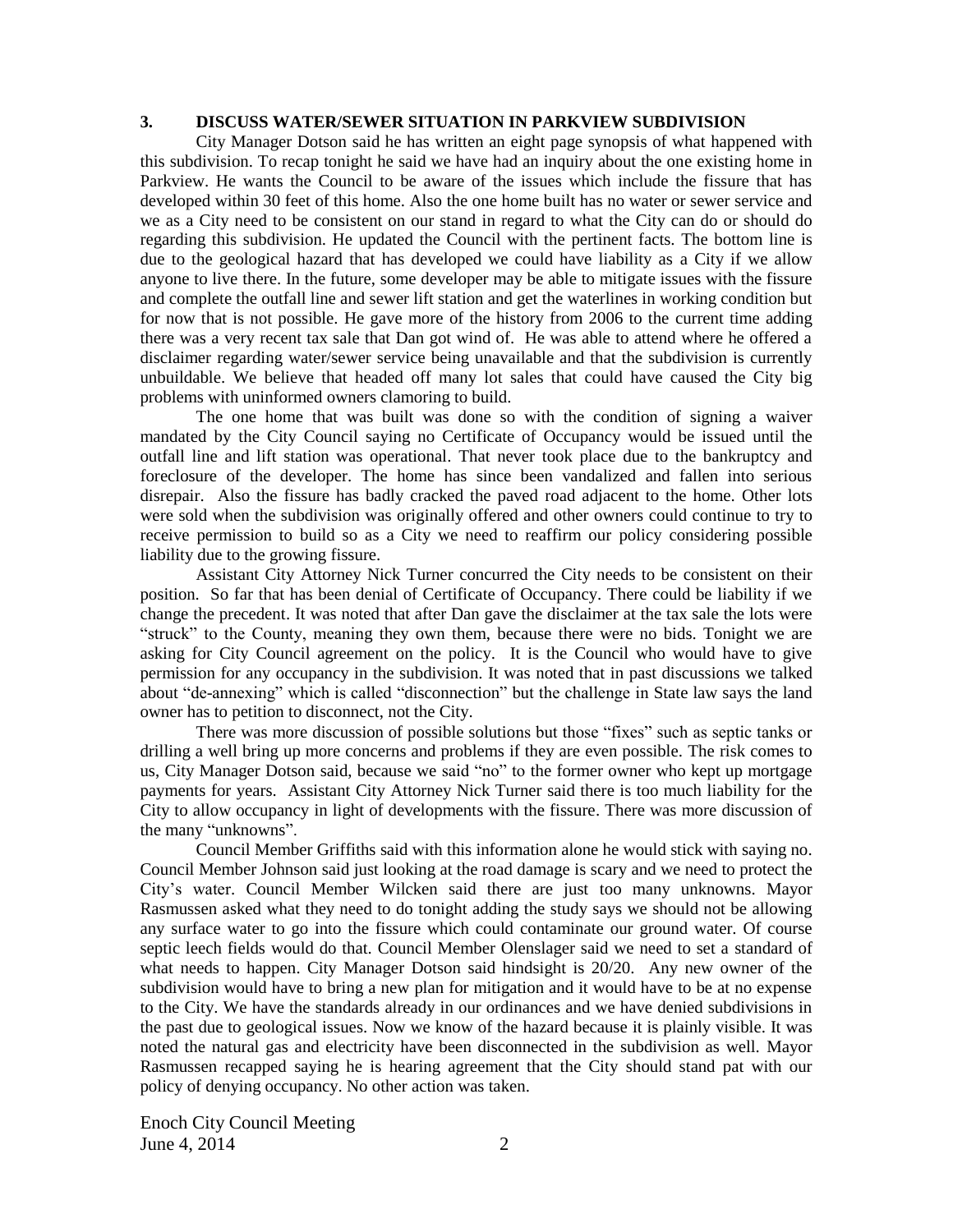### **4. PUBLIC HEARING ON 2014-2015 BUDGET**

Mayor Rasmussen asked for motion to enter the public hearing. **Council Member Olenslager so moved. Motion was seconded by Council Member Wilcken. All in favor.**

Mayor Rasmussen invited public comments of 2-3 minutes each on the 2014-2015 budget only. Mike O'Rourke said respectfully it is not reasonable to ask for a two minute limit on a 14 page budget. He said the audit format is great for pros but for laymen it is hard to understand. Mike said the dispatch fee is in two places with two different titles. *Dan said the first one is revenue and other one is cost paid for the service to the County.* He asked about the entry for "miscellaneous" on page 2. *Dan said that was donations from the flooding that we do not have now as that incident is over. In the year of the flooding we had to funnel the donations thru our system.* On page 3 it shows a 30% increase in employee benefits with \$8000 in benefits to the City Council. *Dan said employee benefits like health insurance went up in cost and Workman's Comp changed on allocations so it affected the benefits line.* Mike asked City Manager Dotson how many employees the City has and what about the Affordable Care Act for them. *City Manager Dotson said we have 20 employees and we are not sure yet on the ACA because we are a political subdivision of the State and it is still unclear in the ACA for our classification.* On page 4 there is a 20% increase in benefits to employees*. Dan said the City Council had this when we talked originally about the budget. It is the exception rather than the rule that one employee fits under just one department's part of the budget. Their duties often extend thru several departments and he gave examples saying we reexamined that this year and adjusted it so it better reflects what each employee actually does for each department. He explained PD benefits which are different than regular employees.**As we changed the allocations to match the true duties, some departments went down and some went up. It was not due to raises but benefit costs did go up due in part to the ACA.* Mike said dues and memberships went up a lot. What is the reason? *City Manager Dotson said dues and memberships include Treasurer's Association, City Manager Association, and other professional organizations. Perhaps we did not belong in the past and now we have joined.* Mike said telephones went up a lot. *City Manager Dotson said we also reallocated the distribution of costs to make it reflect the reality and that makes it look like it went up in some departments. Also the split between landlines and cell phones was not right before.* Mike asked about the legal fees. \$583 per meeting looks expensive. *Mayor Rasmussen said this is for more than just attending meetings. We have many other legal issues our attorney deals with.* Mike said the library is still in there. *Dan said we are waiting for the vote to act on that and our portion of the bill to the State is not due until next June.* Mike asked about the PD benefits. *Dan explained their costs are more for Workman's Comp and Retirement because of the type of work they do and the risk. Dan said he did not really like the format but had to put it in this way per State requirements adding if Mike would come in he could explain it better being able to cross reference other budget years for him.* Mike said it looks like we are spending more.

*Assistant City Attorney Nick Turner said this has gone way over the time limit adding public hearings are for public comment and not for Council and Staff to answer questions or give rebuttals. It would have been better if residents had come into the office for clarification in advance with this many questions.*

Kay Ayers said her concern has been the PD budget. As much as is being spent she does not see a lot of work being done adding she is concerned with the same junk cars parked along the roads. They are not registered, don't run and have been parked for years. When the PD is patrolling it should be an automatic thing to ticket those cars and residents should not have to file complaints to get action. Also regarding animal control the same people keep letting their dogs run loose and bark with no action. They chose to live in a city so they had the protection of the city and now the neighbors run a junkyard, dogs run lose and it devalues their property.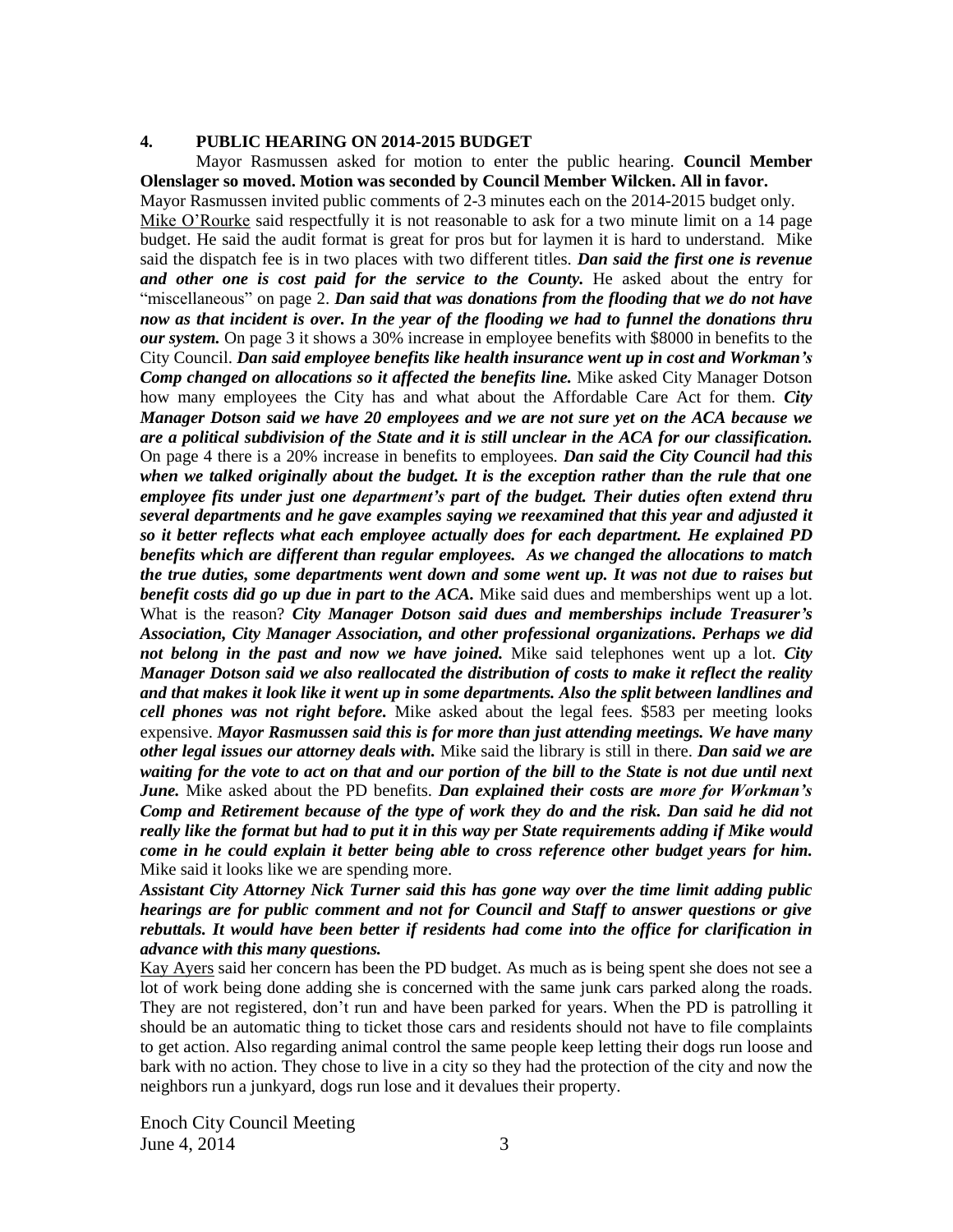There were no other comments.

**Motion to end the public hearing by Council Member Olenslager. Motion seconded by Council Member Wilcken and all voted in favor.** 

### **5. DISCUSS 2014-2015 BUDGET**

Mayor Rasmussen asked for more discussion. Council Member Griffiths asked about the resolution which says we are adopting the certified tax rate. Dan said in the process the Iron County Auditor reviews what homes are worth and they come up with a value. They give us a rate that equals what we received in property taxes last year. This is to ensure stable revenue for municipality's general funds. Some homes have new assessed values if they did something like adding a garage. The State Tax Commission ascertains what the rate is. We either accept that or go thru the Truth in Taxation process if the tax rate does not cover our needs. The problem is in an ideal world we would have the rate sooner but we don't know what it will be until into July however State law requires budgets be adopted by June 22<sup>nd</sup>. In order to pass a budget we accept what the rate will be adding he thinks revenue will be a bit more this year than what we budgeted for. In the resolution tonight we are saying that we accept the certified rate we will be given later.

Council Member Wilcken said the intention of the City Council is that we establish this budget as required by law and wait to see how the election goes. Then we will open the budget and make adjustments per that vote. Mayor Rasmussen concurred whichever way it goes we open the budget to make adjustments.

# **6. RESOLUTION NO. 2014-06-04 A RESOLUTION ADOPTING A CERTIFIED TAX RATE AND BUDGET FOR THE FISCAL YEAR ENDING JUNE 30th , 2015**

Mayor Rasmussen asked for a motion**. Council Member Olenslager made a motion to adopt Resolution No. 2014-06-04, a resolution adopting a certified tax rate and budget for the fiscal year ending June 30th, 2015. Motion was seconded by Council Member Griffiths and a roll call vote was held as follows:**

| <b>Council Member Griffiths-yes</b> | <b>Council Member Olenslager-yes</b> |
|-------------------------------------|--------------------------------------|
| <b>Council Member Johnson-yes</b>   | <b>Council Member Wilcken-yes</b>    |
| <b>Council Member Lovell-absent</b> | <b>Motion passed unanimously</b>     |

Mayor Rasmussen thanked everyone involved for their hard work and diligence in getting through this process.

### **7. PUBLIC COMMENTS**

Mayor Rasmussen invited the public to comment on things other than the budget. There were no public comments.

### **8. CORRESPONDENCE**

Mayor Rasmussen said he received information regarding CDBG funding and would pass that on to City Manager Dotson. He also heard from the Governor's Office of Economic Development and gave that to City Manager Dotson to review.

### **9. COUNCIL/STAFF REPORTS**

Council Member Olenslager reported the PD had 282 calls, 68 reports, 95 traffic stops with 23 citations in the last month. The PD is sponsoring the seat belt pledge for the Cedar City Unplugged program and participation by kids has been brisk. He reported that Officer Milt Laub took another job so we are advertising for a new officer to fill that position. He suggested during next year's budget talks that maybe we should have a few copies of the budget for the public in